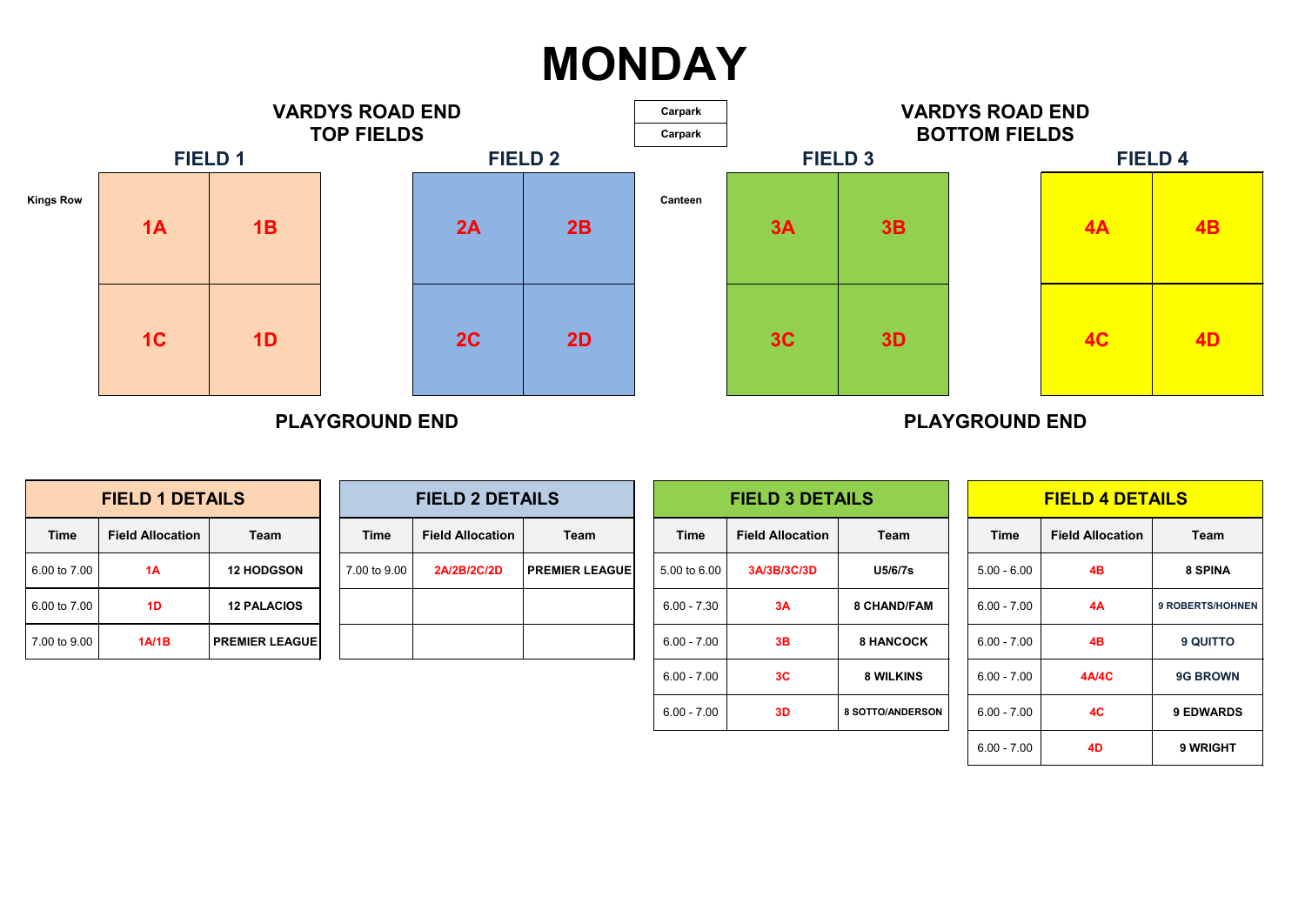| <b>FIELD 1 DETAILS</b> |                         |                    |              | <b>FIELD 2 DETAILS</b>  |                    | <b>FIELD 3 DETAILS</b><br><b>FIELD 4 DETAILS</b> |                         |                   |              |                         |                     |
|------------------------|-------------------------|--------------------|--------------|-------------------------|--------------------|--------------------------------------------------|-------------------------|-------------------|--------------|-------------------------|---------------------|
| <b>Time</b>            | <b>Field Allocation</b> | <b>Team</b>        | <b>Time</b>  | <b>Field Allocation</b> | <b>Team</b>        | <b>Time</b>                                      | <b>Field Allocation</b> | <b>Team</b>       | <b>Time</b>  | <b>Field Allocation</b> | <b>Team</b>         |
| 6.00 to 7.00           | 1A                      | <b>12 VIERBOOM</b> | 6.00 to 7.30 | 2A                      | <b>14G BOTICA</b>  | 5.30 to 6.30                                     | 3A/3B/3C/3D             | <b>U5/6/7s</b>    | 6.00 to 7.00 | 4A                      | <b>10 HAVENAAR</b>  |
| $6.30 - 7.30$          | 1D                      | <b>14 RIGOLI</b>   | 6.00 to 7.00 | 2C                      | <b>13 McANDREW</b> | $6.30 - 7.30$                                    | 3A                      | <b>13 PARNIS</b>  | 6.00 to 7.00 | 4B                      | <b>10 ROFFEY</b>    |
| 7.00 to 8.30           | 1B                      | <b>17 KURTOVIC</b> | 7.00 to 8.30 | 2C                      | 16G HOPE           | 7.00 to 8.30                                     | 3D                      | <b>AAL STEVIE</b> | 6.00 to 7.00 | <b>4C</b>               | <b>10 PEACOCK</b>   |
|                        |                         |                    | 7.00 to 8.30 | 2B                      | <b>16G CARRARO</b> | $7.30 - 8.30$                                    | 3A                      | <b>35 PARNIS</b>  | 6.00 to 7.00 | 4D                      | <b>10 GREGORACI</b> |
|                        |                         |                    |              |                         |                    | $7.30 - 8.30$                                    | 3B                      | <b>35 PANAYI</b>  | 7.00 to 8.30 | 4A                      | <b>15 CHEAL</b>     |
|                        |                         |                    |              |                         |                    |                                                  |                         |                   | 7.00 to 8.30 | <b>4C</b>               | <b>15 LOTT</b>      |



# **TUESDAY**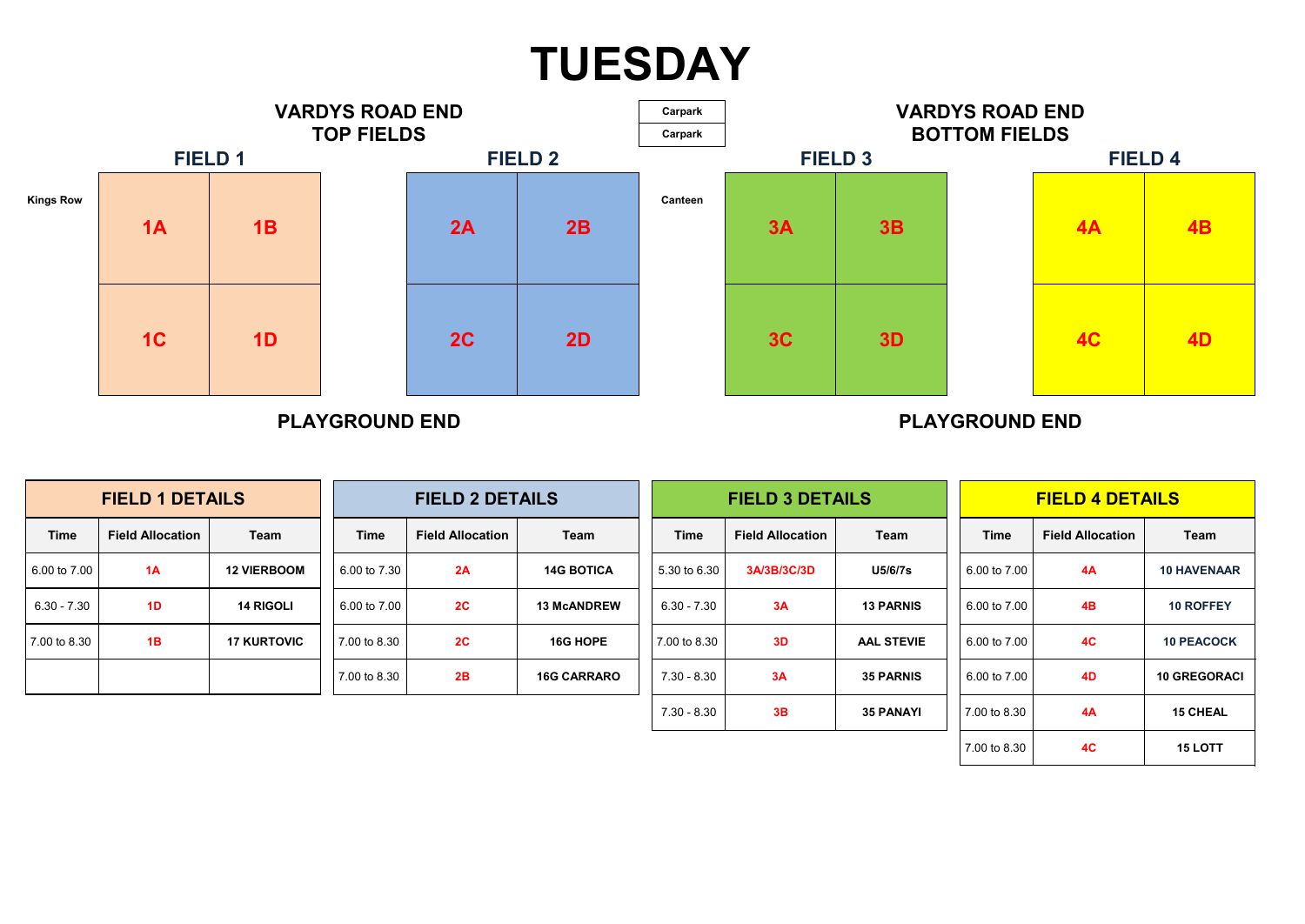| <b>FIELD 1 DETAILS</b> |                         |                       |              | <b>FIELD 2 DETAILS</b>  |                       |               | <b>FIELD 3 DETAILS</b>  |                         |               | <b>FIELD 4 DETAILS</b>  |                         |
|------------------------|-------------------------|-----------------------|--------------|-------------------------|-----------------------|---------------|-------------------------|-------------------------|---------------|-------------------------|-------------------------|
| Time                   | <b>Field Allocation</b> | <b>Team</b>           | <b>Time</b>  | <b>Field Allocation</b> | <b>Team</b>           | <b>Time</b>   | <b>Field Allocation</b> | Team                    | <b>Time</b>   | <b>Field Allocation</b> | <b>Team</b>             |
| 6.00 to 7.00           | 1A                      | <b>12 HODGSON</b>     | 6.00 to 7.00 | 2A                      | <b>12 BATTIKHA</b>    | $5.00 - 6.00$ | <b>3B/3D</b>            | <b>8 SPINA</b>          | $6.00 - 7.00$ | 4A                      | <b>9 ROBERTS/HOHNEN</b> |
| 6.00 to 7.00           | 1D                      | <b>12 PALACIOS</b>    | 7.00 to 9.00 | 2A/2B                   | <b>PREMIER LEAGUE</b> | $6.00 - 7.00$ | 3A                      | <b>8 CHAND/FAM</b>      | $6.00 - 7.00$ | 4B                      | <b>9 QUITTO</b>         |
| 7.00 to 9.00           | 1A/1B                   | <b>PREMIER LEAGUE</b> |              |                         |                       | $6.00 - 7.00$ | 3B                      | <b>8 HANCOCK</b>        | $6.00 - 7.00$ | <b>4A/4C</b>            | <b>9G BROWN</b>         |
| 7.00 to 8.30           | 1 <sup>C</sup>          | <b>30L McSHANE</b>    |              |                         |                       | $6.00 - 7.00$ | 3C                      | <b>8 WILKINS</b>        | $6.00 - 7.00$ | 4C                      | <b>9 EDWARDS</b>        |
|                        |                         |                       |              |                         |                       | $6.00 - 7.00$ | 3D                      | <b>8 SOTTO/ANDERSON</b> | $6.00 - 7.00$ | <b>4D</b>               | 9 WRIGHT                |
|                        |                         |                       |              |                         |                       | 7.00 to 8.30  | 3A                      | <b>AA BEDO</b>          | $7.30 - 9.00$ | 4A                      | <b>AAL RYAN</b>         |
|                        |                         |                       |              |                         |                       | 7.00 to 8.30  | 3D                      | <b>AA HARTSHORN</b>     |               |                         |                         |





|              | <b>FIELD 1 DETAILS</b>                 |                       |              | <b>FIELD 2 DET</b>      |
|--------------|----------------------------------------|-----------------------|--------------|-------------------------|
| <b>Time</b>  | <b>Field Allocation</b><br><b>Team</b> |                       | <b>Time</b>  | <b>Field Allocation</b> |
| 6.00 to 7.00 | 1A                                     | <b>12 HODGSON</b>     | 6.00 to 7.00 | 2A                      |
| 6.00 to 7.00 | 1 <sub>D</sub>                         | <b>12 PALACIOS</b>    | 7.00 to 9.00 | 2A/2B                   |
| 7.00 to 9.00 | 1A/1B                                  | <b>PREMIER LEAGUE</b> |              |                         |
| 7.00 to 8.30 | 1 <sup>C</sup>                         | <b>30L McSHANE</b>    |              |                         |

## **WEDNESDAY**